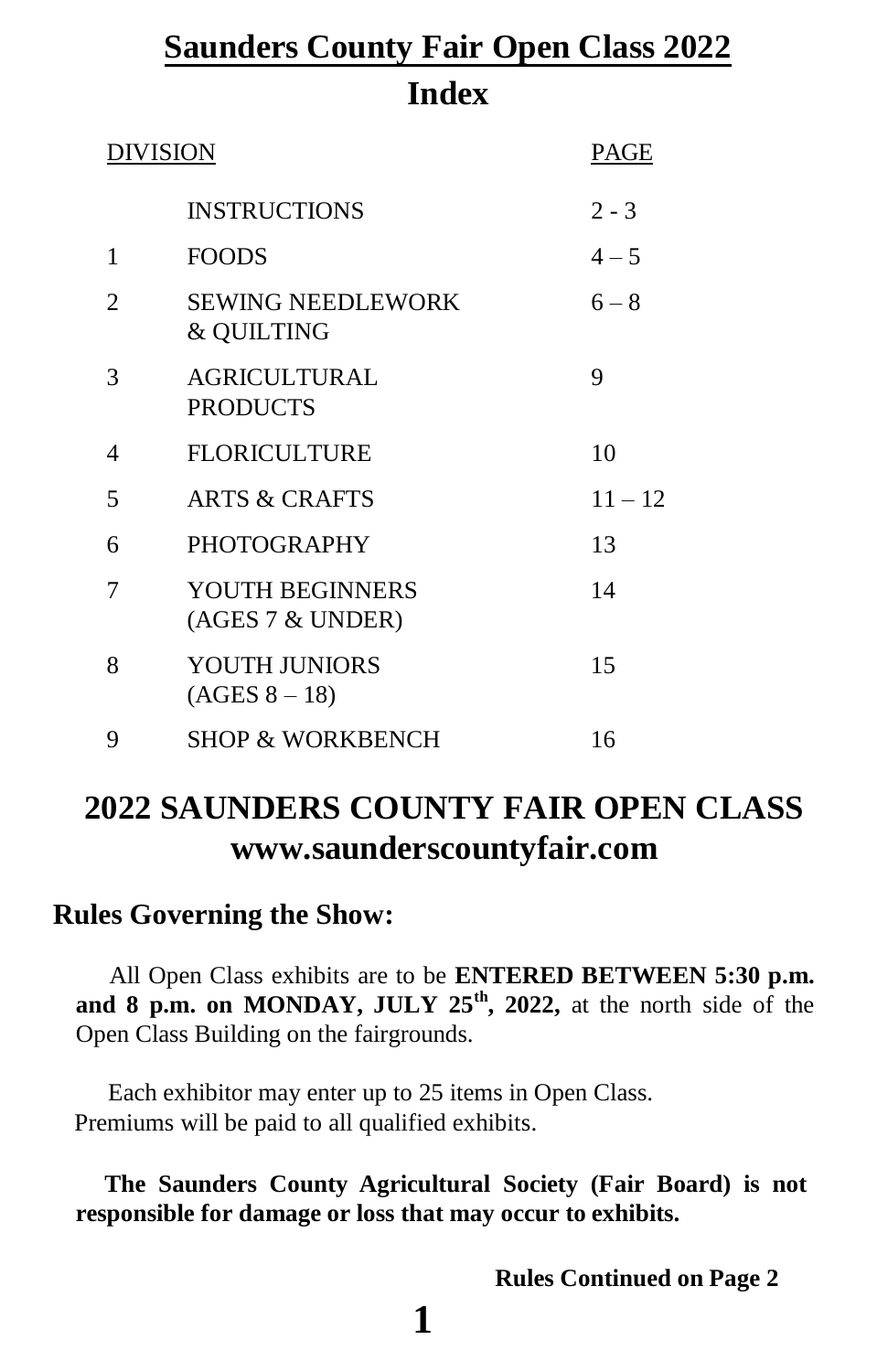## **Rules Governing the Show continued:**

## ENTRIES will be ACCEPTED BETWEEN **5:30 p.m. & 8:00 p.m. on MONDAY, JULY 25th, 2022**

Articles must be made by the individual who exhibits unless noted. Any article that has been exhibited previously in 4-H or Open Class is ineligible for entry. Not following the guidelines for your entry may result in the ribbon placing to be dropped lower, or the item being disqualified from judging.

Youth may enter exhibits in any non-age restricted divisions, but not the same item in more than one division.

All exhibits are grouped into lots. Please enter exhibits in the appropriate lot, listing it on the entry tag. **Each entry requires 2 copies of the entry tag** attached to the entry. Please obtain entry tags in advance by copying from the center of the Open Class book or going online at [www.saunderscountyfair.com](http://www.saunderscountyfair.com/)

When filling out the tag, for age list "adult" or if a child, then list the age of the child. Be sure to write the age of all youth  $0 - 18$  exhibiting in Open Class. (Age prior to January 1st this year). A description helps us locate the item if it gets detached from the tag, example: blue t-shirt.

Ribbons will be awarded to all entries in each lot. Youth 7 and under (Beginners) will receive participation ribbons and \$1.00 premium. Adult exhibits and Youth exhibits 8 to 18 will be judged. Premiums of \$1.50, \$1.25, and \$1.00 will be paid.

One "Best of Lot" ribbon will be awarded, at the judge's discretion, in each lot chosen from the entries with \$1 additional premium awarded. One "Best of Division" and one "Best of Division Reserve"  $(2<sup>nd</sup>$  place) will be awarded in each division chosen from the Best of Lot winners with \$1 additional premium awarded.

Judging will be on Tuesday, July  $26<sup>th</sup>$  during the day.

The Open Class Building will not be open to the public during judging.

## **Hours open to the public are:**

Tuesday, July  $26<sup>th</sup>$ ....................after judging, approximately 5:30 p.m. - 9 p.m. Wednesday – Saturday...........................................................9:00 a.m. - 9 p.m.

## **EXHIBIT RELEASE TIME:**

On Sunday, July  $31<sup>st</sup>$ , the building will be closed until 12:00 noon to prepare for the release of Open Class exhibits.

**All exhibits must be removed between NOON and 2:00 p.m. on Sunday, July 31<sup>st</sup>**. All exhibits must be removed by the exhibitor including vegetables, etc. that are to be disposed of. The Open Class building will close at 2:00 p.m. Sunday, and all remaining exhibits forfeit their premium money.

## **NO EXHIBITS MAY BE REMOVED BEFORE 12:00 pm on SUNDAY**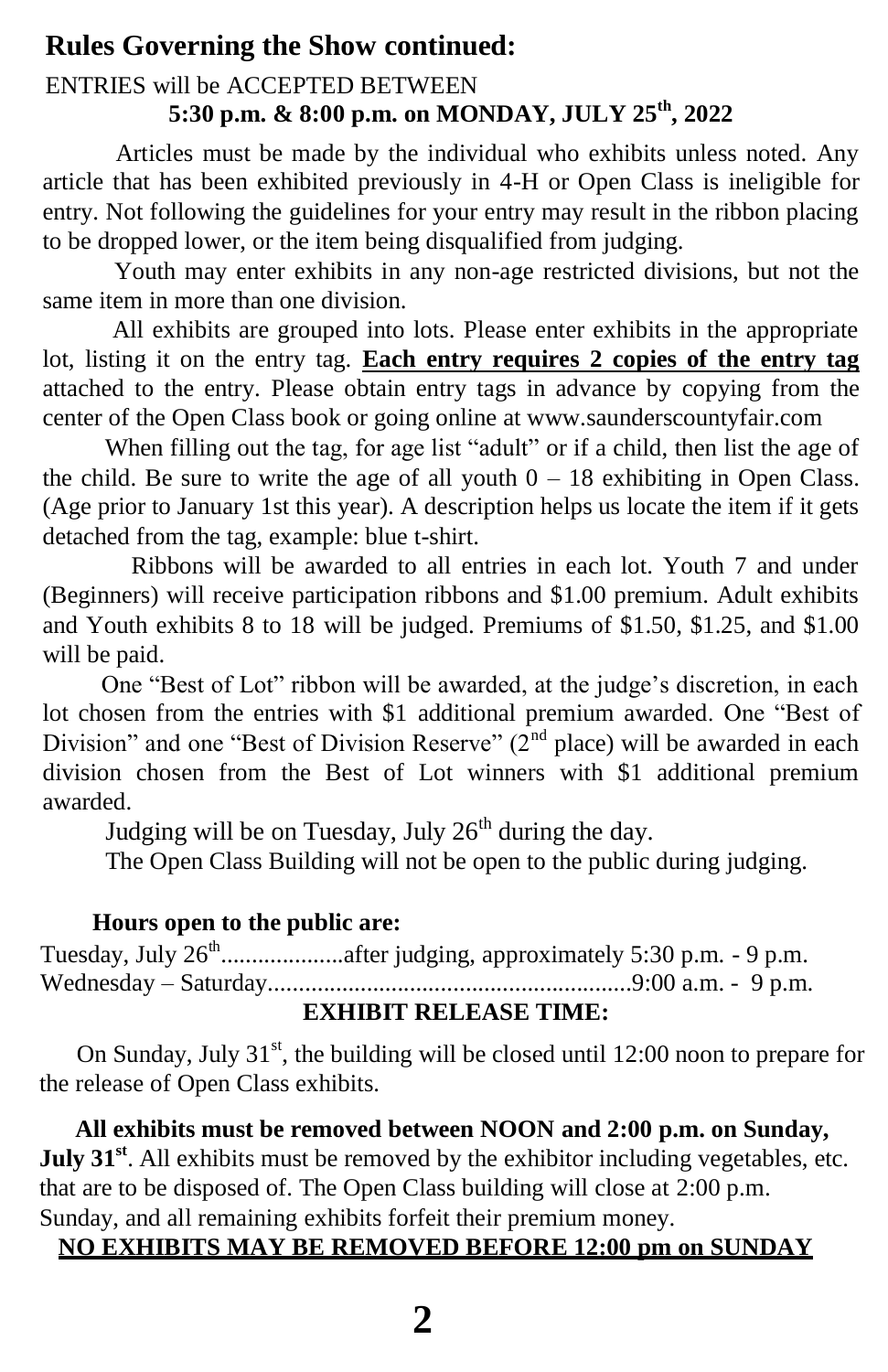## **NEBRASKA STATE FAIR "BEST IN COUNTY"**

## **CONTEST**

## **There will be 3 exhibits that will qualify for the "Best in County" contests at the Nebraska State Fair:**

**Best in County Quilts Best in County Textile Arts Best in County Photography**

See the website [www.statefair.org f](http://www.statefair.org/)or the rules, entry book and deadline dates.

#### **THANK YOU TO OUR DONORS of SPECIAL AWARDS:**

**Makovicka Sylliaasen Physical Therapy** will award: \$10 to the Best of Lot 306 Jumbo in Agricultural Products \$10 to the Best of Division in Agricultural Products \$10 to the Best of Division in Floriculture \$10 to the Best of Division in Foods \$10 to the Best of Division in Shop & Workbench \$10 to the Best of Division in Arts & Crafts \$10 to the Best of Sewing & Needlework in Division 2 \$10 to the Best of Youth Junior Division

**The Family of Rod Urban** will award: \$10 to the best Salsa entry in Foods, Lot 111 \$10 to the best Agricultural Photo entry in Photography, Lot 608

#### **The Wahoo Krazy Quilters** will award:

\$15 to the Best of Lot 230 - Large Quilt Machine Quilted \$15 to the Best of Lot 232 - Large Quilt Commercially Quilted \$10 to the Best of Lot 233 - Medium Quilt Machine Quilted

**Pizza Hut w**ill award:

One free certificate to each Best of Lot winner in Division 8 Youth Jrs.

**Gene & Judy Hull** will award: \$10 to the Best of Division in Photography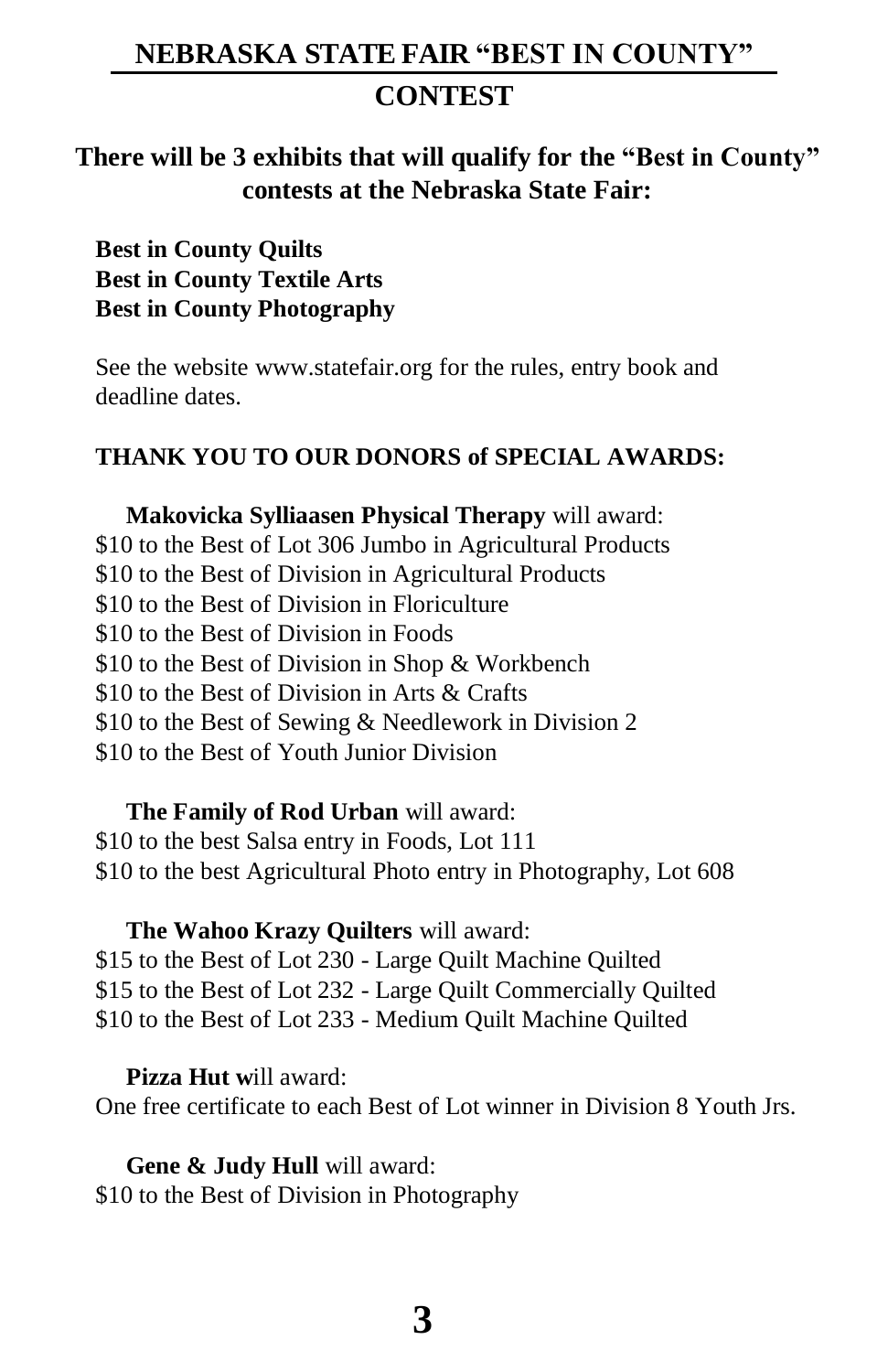# **DIVISION 1 – FOODS**

Rolls and cookies are to be placed on a small paper plate. Bread and cakes are to be placed on a large paper plate or suitable size foil covered cardboard. All should be covered with clear zip bags or plastic wrap. ATTACH ENTRY CARD SECURELY. PLEASE LEAVE RINGS ON JARS – LOOSELY – SO THAT SEALS ARE NOT BROKEN ON LIDS DURING MOVING AND DISPLAYING. Canned, pickled and dried items may be opened for judging. All jellies, jams, pickles, relishes, canned foods, and dried foods should include processing times and methods on a label pasted or taped on the bottom of the jar. Last year's late fall fruit may be used. Not including processing will result in dropping a ribbon placing or not judging, depending on the item judged. Note: **Please tape a copy of your recipe to the back of your entry.**

**Makovicka Sylliaasen will award \$10 the Best of Division in Foods. The family of Rod Urban will award \$10 to the Best Salsa Entry in Lot 111.**

## **LOT 101 – YEAST BREADS** (no mixes)

White Bread, Whole Wheat, Rye, Sourdough, Yeast Rolls, Parkerhouse Rolls, Crescent & Horn Rolls, Buns, and others. Please include half of a loaf or 3 rolls.

## **LOT 102 – FANCY YEAST BREADS** (no mixes)

Raisin Bread, Cinnamon Rolls, Kolaches, Braided Yeast Loaf or Ring, or other. Please include half of a loaf or 3 rolls.

## **LOT 104 – QUICK BREADS**

(No Yeast Used - No Mixes)

Nut, Coffee Cake, Zucchini, Banana, Cake Doughnuts, Pumpkin, Biscuits, Muffins, Microwaved Quick Bread, and others. Please include half a loaf or 3 biscuits, etc.

#### **LOT 105 – COOKIES** (no mixes)

Plain Sugar, Oatmeal, Peanut Butter, Ginger or Molasses, Chocolate Chip, Spritz, Honey, Chocolate, and others. Please include 3 cookies.

## **LOT 106 – BARS** (no mixes)

Bars unfrosted, brownies unfrosted, other bars. Please include 3 squares.

## **LOT 107 – HOLIDAY BAKED ITEM**

A food item made and decorated for the holidays. Any holiday may be represented.

## **LOT 108 – CAKES** (No Mixes)

Spice or applesauce frosted, white, yellow or chocolate 2 layer frosted, Bundt, Angel Food unfrosted, Fruit Cake, Oatmeal, Carrot, Jelly Roll, Decorated Cake, Decorated Cookies, Decorated Cup Cakes, and others. Please include ¼ cake.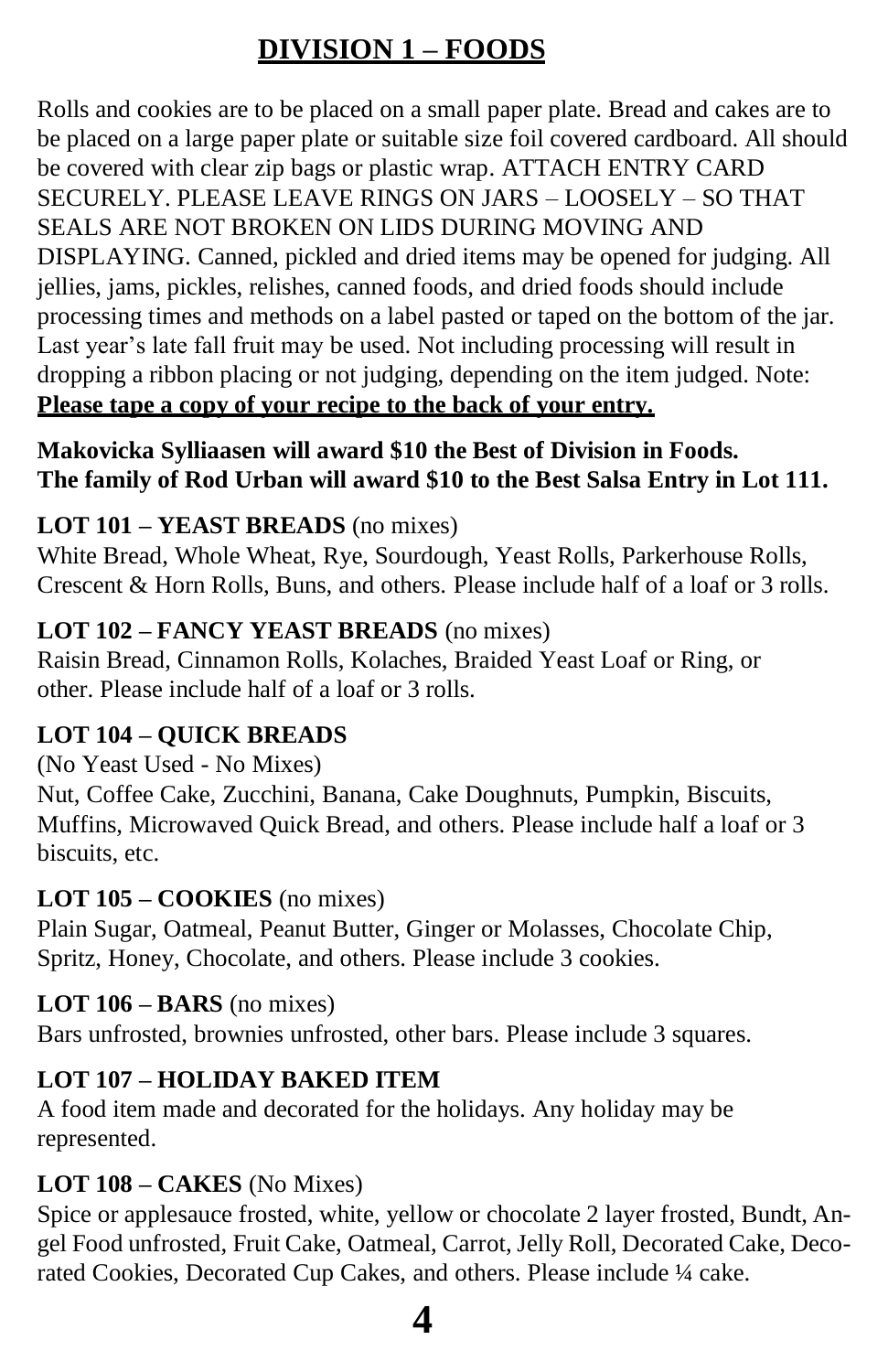#### **Note: Please read the rules on the previous page and follow the requirements for your type of food. Thank you.**

## **LOT 109 – JELLIES** (made from the juice of the fruit)

Apple, Chokecherry, Grape, Plum, Elderberry, Gooseberry, Cherry, Strawberry, Apricot, Rhubarb, Raspberry, Tomato, Orange Marmalade, Peach, and others.

#### **LOT 110 - JAMS, PRESERVES, & BUTTERS**

Apple Butter, Orange Marmalade, Cherry and others.

## **LOT 111 – PICKLES & RELISH**

Dill, Sweet, Beet, Bread & Butter, Watermelon, Sweet Dills, Beans, Green Tomato, Zucchini Pickles, Corn, Mixed Vegetable, Salsa and others.

## **LOT 112 – CANNED FRUITS & VEGETABLES**

(Must be in standard canning jars)

Apples, Apricots, Cherries-red pitted, Bing Cherries, Rhubarb, Peaches-halves, Pears, Plum, Applesauce, Raspberries, Strawberries, Tomatoes, Tomato Juice, Mulberries, Green Beans, Beans-Yellow Wax, Carrots, Sauerkraut (1 yr. or older), Canned Meat, and others.

## **LOT 113 - DRIED FOOD**

Dried Fruit, Dried Vegetable, Jerky, Fruit Leather, Noodles, Dried Herbs.

## **LOT 114 – HOME & COMMERCIAL PRODUCTS**

Lard-1qt jar home rendered, Wine (1 bottle, 1 yr. or older), Item using a Watkins Product, and others.

#### **LOT 115 – PIES**

Apple, Cherry, Peach, and Fruit Pie not listed. Please include ¼ of the pie.

## **LOT 116 – CANDY**

Mints, Lollipops or Hard Candy, Fudge, Molded Candy, Covered Candies (Nuts, Cream Centers and Caramels), Divinity, Nut Brittle, Toffee, and others. Please include 6 pieces of one type of candy.

## **LOT 117 –HEALTHY SNACKS**

Foods or snacks low in sugar, higher in nutritional value.

## **LOT 118 - HONEY**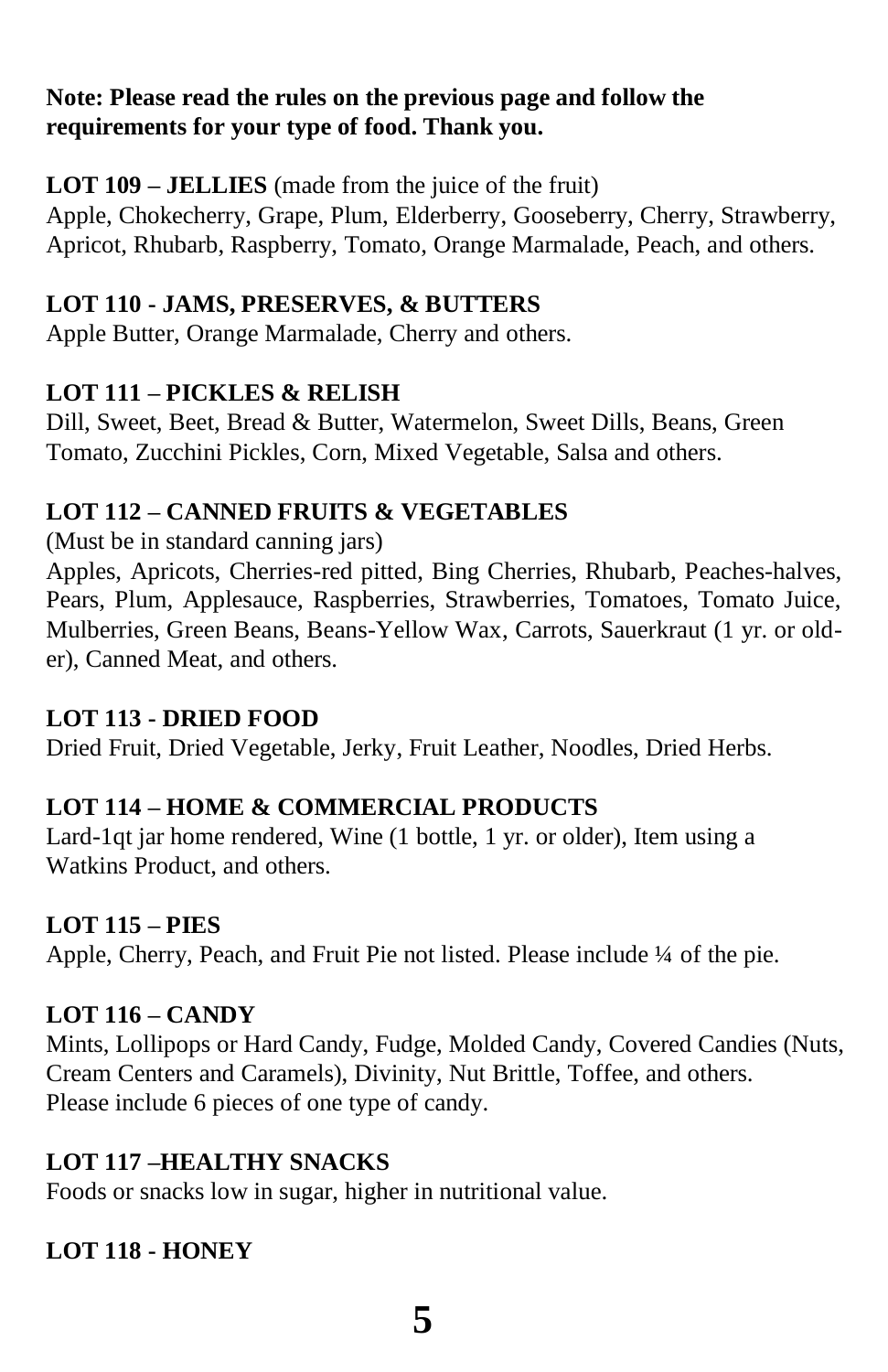# **DIVISION 2 - SEWING, NEEDLEWORK & QUILTING**

There will be 2 Best of Division  $\&$  2 Reserve BOD awards, 1 for Ouilting and 1 for Textile Arts. Entries should be clean and pressed if necessary. Embellished or decorated items will be judged for clothing construction if entered in Sewing Division. If you have stamped or painted a purchased clothing item, it can be entered in the Arts and Crafts Division to be judged for artistic design and work. Needlework items should be clean and pressed or blocked if necessary. All items must have been completed in the last 2 years, and not previously entered in Open Class. Limit 5 items per lot in Lots 201-217 Sewing & Needlework.

**Makovicka Sylliaasen Physical Therapy** will give a \$10 award to the winner in the Sewing & Needlework area of this division.

## **SEWING & NEEDLEWORK**

#### **LOT 201 – CLOTHING**

Shorts, Simple Top, Dress, Bunting, Slacks, Jumper, Sleepwear, Coat, Costumes, Formal, Holiday or Special Occasion and others

#### **LOT 202 – EMBELLISHED & HERITAGE SEWING**

(Identify constructed or purchased garment) Heirloom Garment, Embellished, Garment constructed from originally designed fabric, others

#### **LOT 203 – HOME & INTERIORS**

Tie Comforter, Hot Dish Mats or Pot Holders (2 or 3), Place Mats (set of 4), Pillow, Storage Items, Picture, Soft Sculpture, Basket, Curtains, Crib Layettes, and others

#### **LOT 204 – TOYS & STUFF**

Doll Clothes, Stuffed Doll, Stuffed Animal, Toy, Purse or Tote Bag, Recycled Garment, and others

#### **LOT 205 – HAND APPLIQUE**

Towel, Pillow, Picture, Garment, Place Mat, and others

## **LOT 206 – MACHINE APPLIQUE**

Towel, Pillow, Picture, Garment, Place Mat, and others

## **LOT 207 – HAND KNITTING (small item)**

Hat, Scarf, Gloves or Mittens, Pillow, Toy, or misc. small item

## **LOT 208- MACHINE KNITTING (small item)**

Hat, Scarf, Gloves or Mittens, Pillow, Toy, or misc. small item

## **LOT 209 – HAND KNITTING (large item)**

Afghan, Sweater, Vest, Cape, Poncho or Shawl, Bedspread, Tablecloth, or misc. large item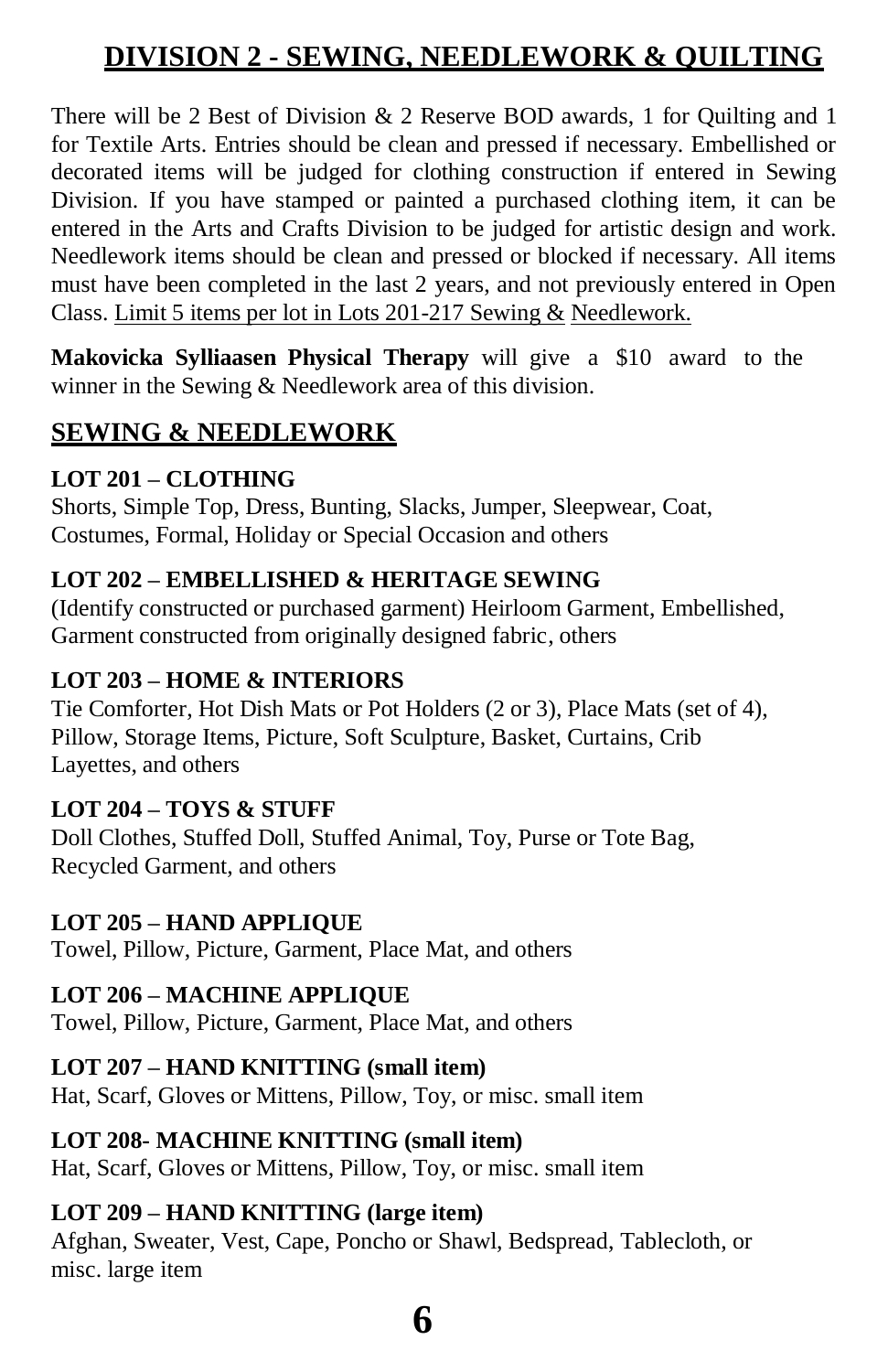## **LOT 210 – MACHINE KNITTING (large item)**

Afghan, Sweater, Vest, Cape, Poncho or Shawl, Bedspread, Tablecloth, or misc. large item

## **LOT 211 – CROCHETING**

Hat, Scarf, Gloves or Mittens, Pillow, Toy, Ornament, Wreath, Purse, Pot Holder, Doilies, and others

## **LOT 212 – EMBROIDERY (by Hand)**

Clothing Item, Pillow Case, Pillow, Towel (1), Picture, Place Mat (1), Tablecloth, Bedspread, Item for Your Home, and others

#### **LOT 213 – EMBROIDERY (by Machine)**

Clothing Item, Pillow Case, Pillow, Towel (1), Picture, Place Mat (1), Tablecloth, Bedspread, Item for Your Home, and others

#### **LOT 214 – COUNTED CROSS STITCH**

Clothing Item, Pillow Case, Pillow, Towel (1), Picture, Place Mat (1), Tablecloth, Bedspread, and others

#### **LOT 215 – NEEDLEWORK NOT INCLUDED ABOVE**

Any type of Needlework not listed in other lots such as Candlewicking, Needlepoint, Hardanger, Tatting, etc

## **NEBRASKA STATE FAIR "BEST IN COUNTY" RECOGNITION**

The two Best of Division winners, or best two winners that fit the State Fair's criteria may qualify for "Best in County" contest at the Nebraska State Fair. The winners will need a signed form from Saunders County Open Class in order to enter their exhibit in the State Fair category.

The categories are: Best in County Quilts Best in County Textile Arts

See the website at [www.statefair.org f](http://www.statefair.org/)or the rules, the entry book, and deadline dates.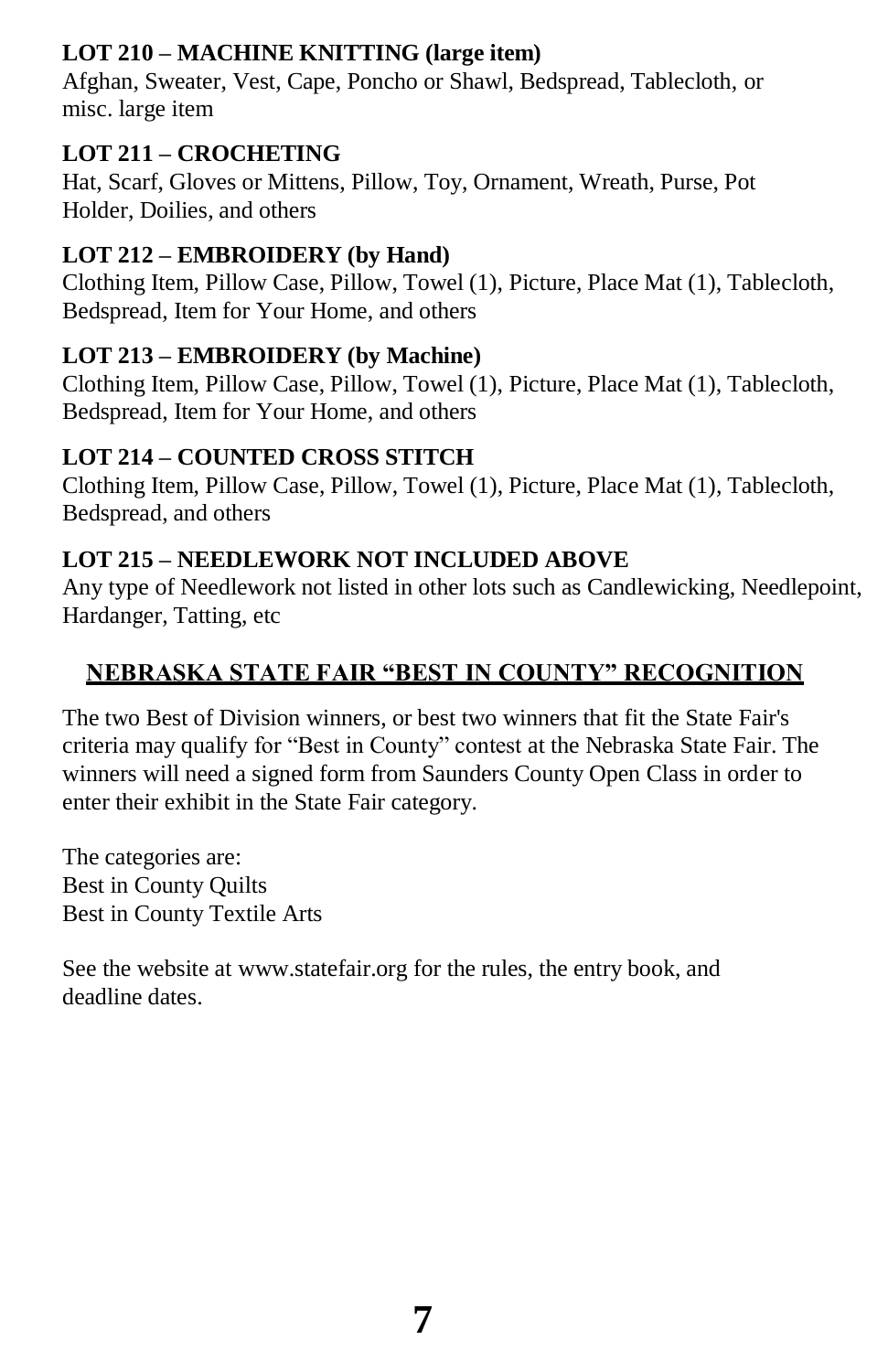## **QUILTING**

Competition is limited to items which meet the definition of a quilt: A fabric sandwich made of 3 layers; a top, middle layer of batting or insulating fabric, and a back, held together by thread or string that goes through all layers. *Please write the size of the quilt on the tag and cover any label that is on the back of the quilt*

## The **Wahoo Krazy Quilters** will award:

\$15 to the Best of Lot 230, \$15 to the Best of Lot 232  $&$  \$10 to the Best of Lot 233

## **LOT 230 – QUILTS – LARGE Over 300" perimeter (example 70" x 80")**

Hand or Machine Pieced and *Machine* Quilted by the maker *State on the back of the tag whether the quilt was quilted on a domestic sewing machine or a longarm type machine*

## **LOT 231 - QUILTS – LARGE Over 300" perimeter**

Hand or Machine Pieced and *Hand* Quilted by the maker

## **LOT 232 - QUILTS – LARGE Over 300" perimeter**

Top made by exhibitor and *Quilted Commercially*

#### **LOT 233 – QUILTS – MEDIUM 145" to 280" perimeter**

Hand or Machine Pieced and *Machine* Quilted by the maker

#### **LOT 234 – QUILTS – MEDIUM 145" to 280" perimeter** Hand or Machine Pieced and *Hand* Quilted by the maker

#### **LOT 235 – QUILTS – MEDIUM 145" to 280" perimeter** Top made by exhibitor and *Quilted Commercially*

## **LOT 236 – QUILTS – SMALL 144" or less perimeter**

## **LOT 237 – QUILTS - MULTI–MAKER**

A quilt made by 2 or more people. This includes progressive, row-by-row, round robin or group quilts. Please include a note about the group that made the quilt.

## **LOT 238 – QUILTS – ART QUILT**

A quilt with innovative construction, techniques or design, that experiments with textile manipulation, color, texture and/or a diversity of mixed media

## **LOT 239 – QUILTED ITEMS**

Bags, tablerunners, pillows, placemats, and others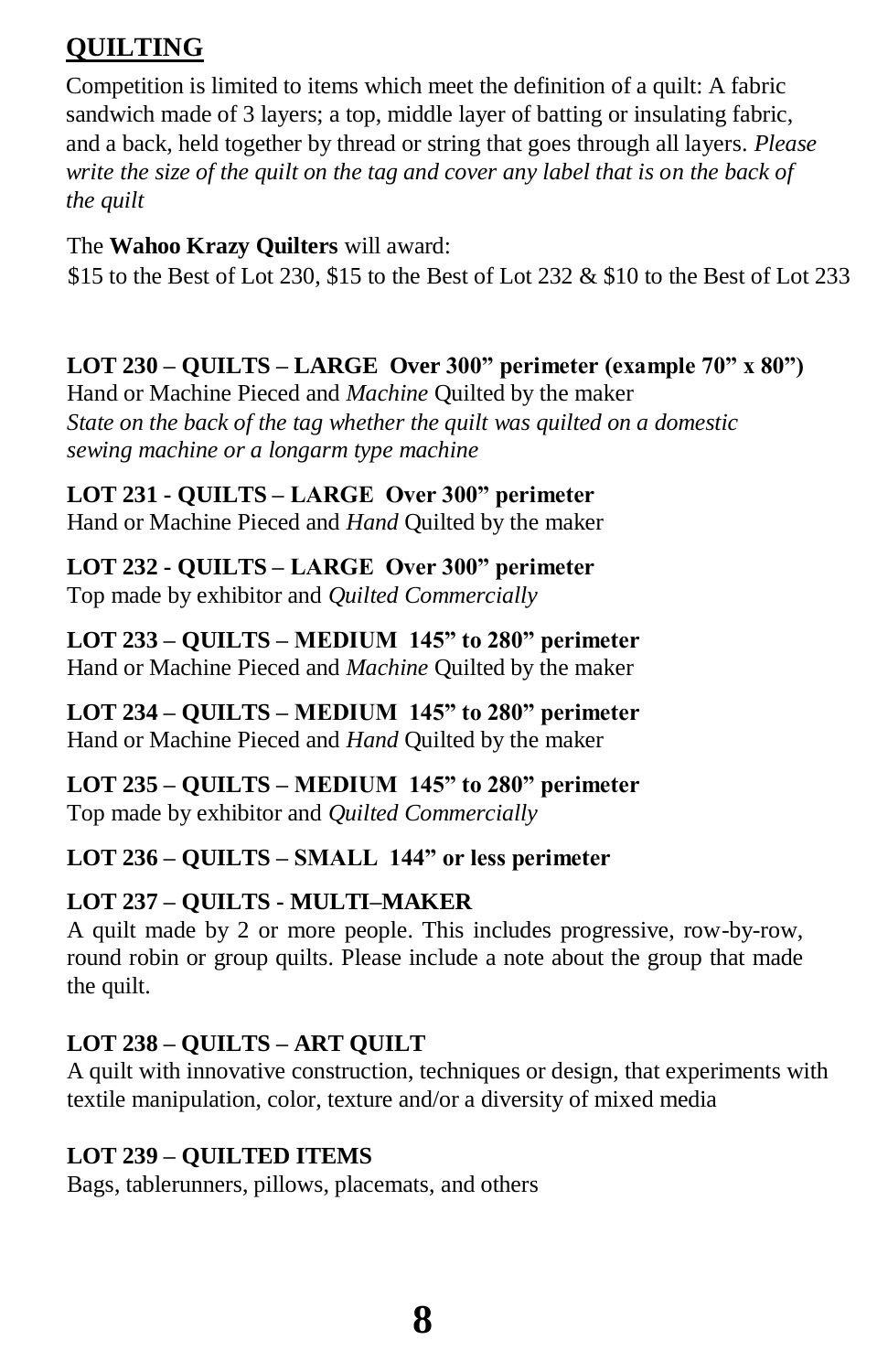# **DIVISION 3 – AGRICULTURAL PRODUCTS**

**All entries must be grown by the exhibitor. Bring three of each of all smaller vegetables unless noted. Please gently wipe dirt from vegetables and leave stems on, but clipped evenly unless noted. ENTRANTS ARE TO BRING DISPLAYS ON THEIR OWN STURDY PLATE.** *ATTACH 2 COPIES OF THE ENTRY TAG TO THE PLATE BEFORE ENTERING*

**Makovicka Sylliaasen Physical Therapy will award: \$10 to the Best of Division in Agricultural Products and \$10 to the Best of Lot 306 Jumbos** *Lots 301-303 judged by condition, uniformity and quality*

**LOT 301 – FRUITS & NUTS (please write type on tag)** Apples, Blackberries (10), Peaches, Pears, Plums, Grapes (2 bunches) Raspberries (10), Walnuts, and others *Please include 3 of each unless noted*

#### **LOT 302 - VEGETABLES**

Sweet Corn (3 ears w/husk), Beans (5 w/stem), Beets (3 w/ 1"stem unwashed), Broccoli, (2 heads), Cabbage (1 head), Cauliflower (1 head), Carrots (3 w/1" stem unwashed), Cherry Tomatoes (6 in a bowl no stems), Eggplant (1), Garlic (3 bulbs), Onions (3), Kohlrabi (3 w/1" stem), Parsnips (3), Peppers (3 w/1" stem), Potatoes (3), Rhubarb (3), Snap Peas (5), Tomatoes (3 no stem), Turnips (3)

#### **LOT 303 - VINE PRODUCTS**

Cantaloupe (1), Muskmelon (1), Cucumbers (3 w/stem), Gourds (4 or 5), Pumpkin (1), Squash (1), Watermelon (1), Zucchini (1)

#### **LOT 304 – COLLECTION OF VEGETABLES**

5 Different Vegetables displayed in a container

#### **LOT 305 – FRESH HERBS** *3 stems in water please*

*Remove all foliage below the water line of the container.* Basil, Dill, Mint, Oregano, Parsley, Rosemary, Sage, Thyme, and others

#### **LOT 306 – JUMBOS**

*One Vegetable, judged by weight unless noted:* Cabbage, Carrot, Corn –tallest stalk (no roots), Corn –largest ear, Cucumber, Eggplant, Green Bean, Onion, Muskmelon, Potato, Pumpkin, Squash, Sunflower – largest (head only), Tomato, Watermelon, Zucchini and others

#### **LOT 307 – SEED Judged by quality**

Jar of Winter Wheat, Soybeans, Oats, Milo, Corn, Shelled Corn, Popcorn, or Sunflower Seeds from this year or last

#### **LOT 308 - STALK Judged by quality** *Must designate on tag whether from an irrigated or dryland field*

**9** 3 Stalk Display tied together cut at ground level (no roots) of Corn, Sweet Corn, Soybeans or Tame Sunflowers with heads *Note -* Do not pull back the husks on the ears of corn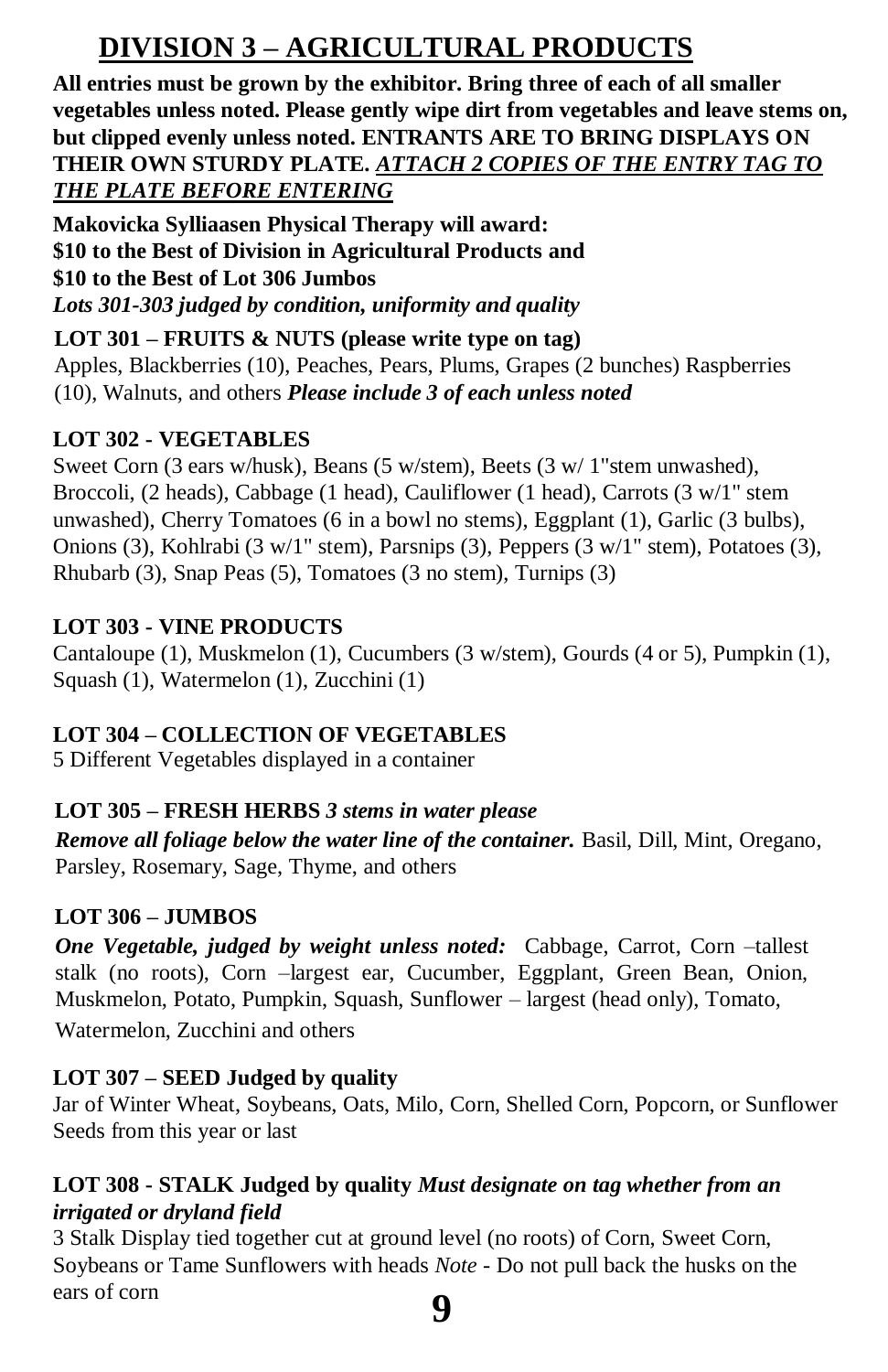# **DIVISION 4 – FLORICULTURE**

All flowers must be grown by the exhibitor. In the cut flowers, flowers may be exhibited in any appropriate container, but the container will not be judged.

Please remove all foliage below the water line of the container.

Cut flowers shall contain 3 flowers or one spray of flowers. *Judged by quality, condition and uniformity.*

## **Makovicka Sylliaasen Physical Therapy will award \$10 to the Best of Division in Floriculture**

## **LOT 401 – ARTISTIC AND FLOWER ARRANGEMENTS**

Fresh Cut Arrangement, Wildflower Arrangement, Dried Arrangement. (Cut flowers, foliage and container are all included in the judging.)

## **LOT 402 – CUT FLOWERS**

Dahlia, Daisies, Dianthus, Gaillardia, Gladiolus, Hemerocallis or Day Lilies, Lily, Impatiens, Marigold, Nasturtiums, Pansies, Petunia, Phlox, Rose, Salvia, Snapdragons, Vinca, Zinnia, and others Please include 3 flowers or one spray

## **LOT 403 – POTTED PLANTS**

Cactus, Fern, Ivy, Philodendron, Succulent, etc

## **LOT 404 – FLOWERING PLANTS**

African Violet, Begonia, Geranium, etc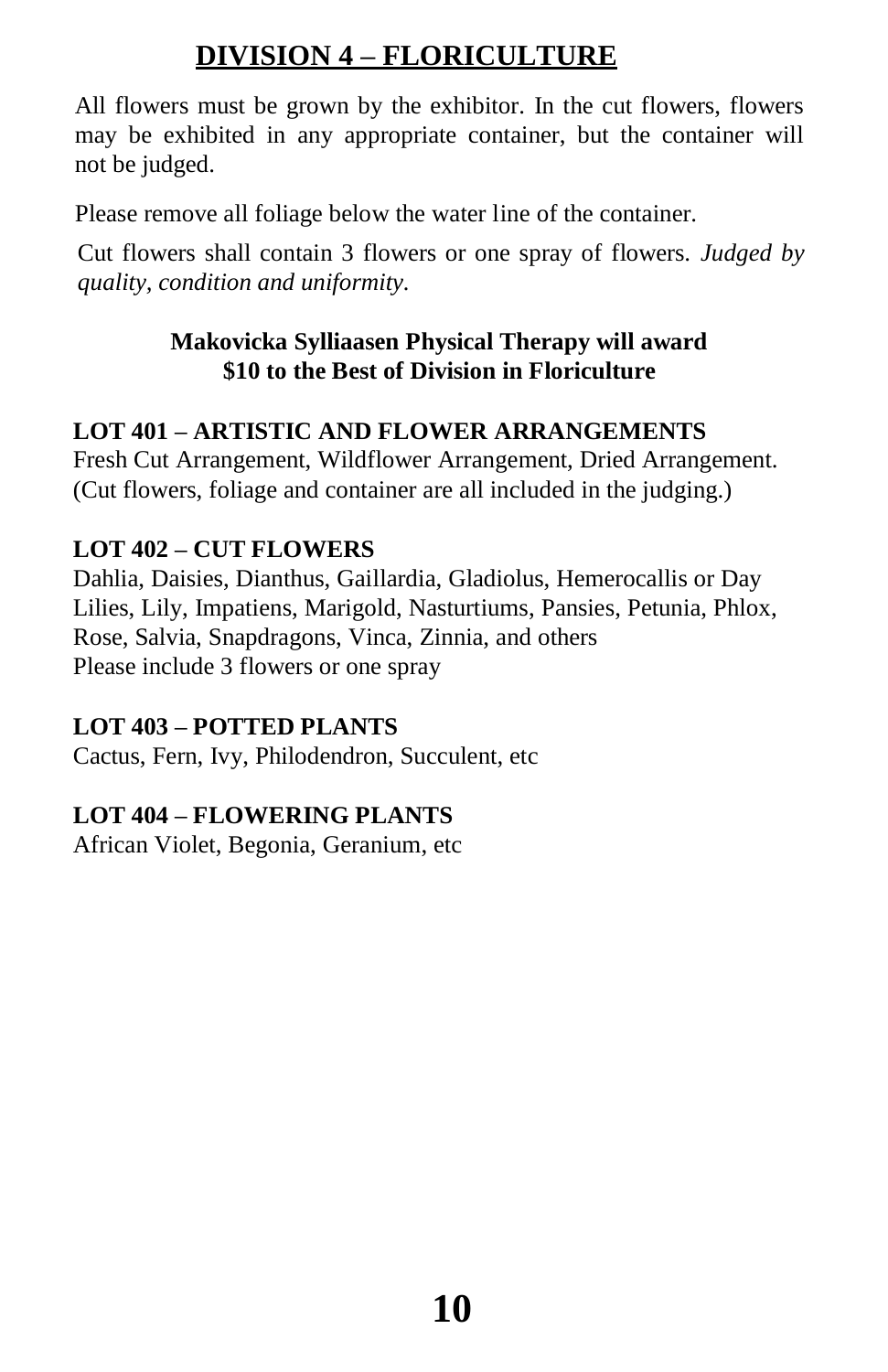# **DIVISION 5 – ARTS & CRAFTS**

*Note: If yourwork is an original design, write on yourtag the source of yourinspiration.*

*Framed* artwork, paintings, and photography need to be equipped to hang (Arts & Crafts division only). All items should have been completed since last years fair.

## **Makovicka Sylliaasen Physical Therapy will award \$10 to the Best of Division**

## **LOT 501 – LEADED STAINED GLASS**

Large Item, Small Item, and others

## **LOT 502 – WOOD ART**

Wood Burned Picture or Object, Wood Carved Picture or Object, Tole or Decorative Painting on Wood, and others *Describe technique used in producing the design on an index card and attach it to the back of the project*

## **LOT 503 – CHINA PAINTING, TOLE PAINTING**

China Painted (doll, jewelry, or other), Tole or Decorative Painting (other than wood), and others

## **LOT 504 – CERAMICS, POTTERY, PLASTER**

Ceramic: Stained, Overglazed, Underglazed, Glaze and Stain Combination, Air Brushed, Luster and Metallic, Added Decoration, Special Techniques (specify on entry tag)

Pottery: Hand Built, Wheel Thrown, Painted, and others

## **LOT 505 – PICTURES**

*All pictures must be originals. Write the source of your inspiration on an index card and attach it to the back of your entry. All unframed pictures must be mounted on a firm backing. Please, do not bring framed pictures with glass.*

Pencil, Ink, Print, Crayon, Chalk, Pastel, Charcoal, Tole–decorative painting, Water Color, Oil or Acrylic, and others

## **LOT 506 – FABRIC CRAFT**

Padded Album, Padded –other, Ornament, Soft Sculpture, Fabric Sculpture, Wall Hanging, Primitive Fabric Art, and others

## **LOT 507 – HANDCRAFTS**

Paper Ribbon, Jewelry, Bread Dough, Bead/Sequin, Flower –handmade, Plastic –any type or method, Toy or Game –handmade, Decoupaged Item or Picture, Pine Cone Nut or Seed Item, Corn Husk or Wheat Weaving, Sculpture (not metal), or others

## **LOT 508 – EMBELLISHED (Decorated) READY-TO-WEAR**

*(Garment may be ready-made or purchased. Judging on embellishments only.)*  3-Dimentional, Stenciled, Free Hand Painted or Sponged, Appliquéd w/ Paint, Accessories, Embellished, or others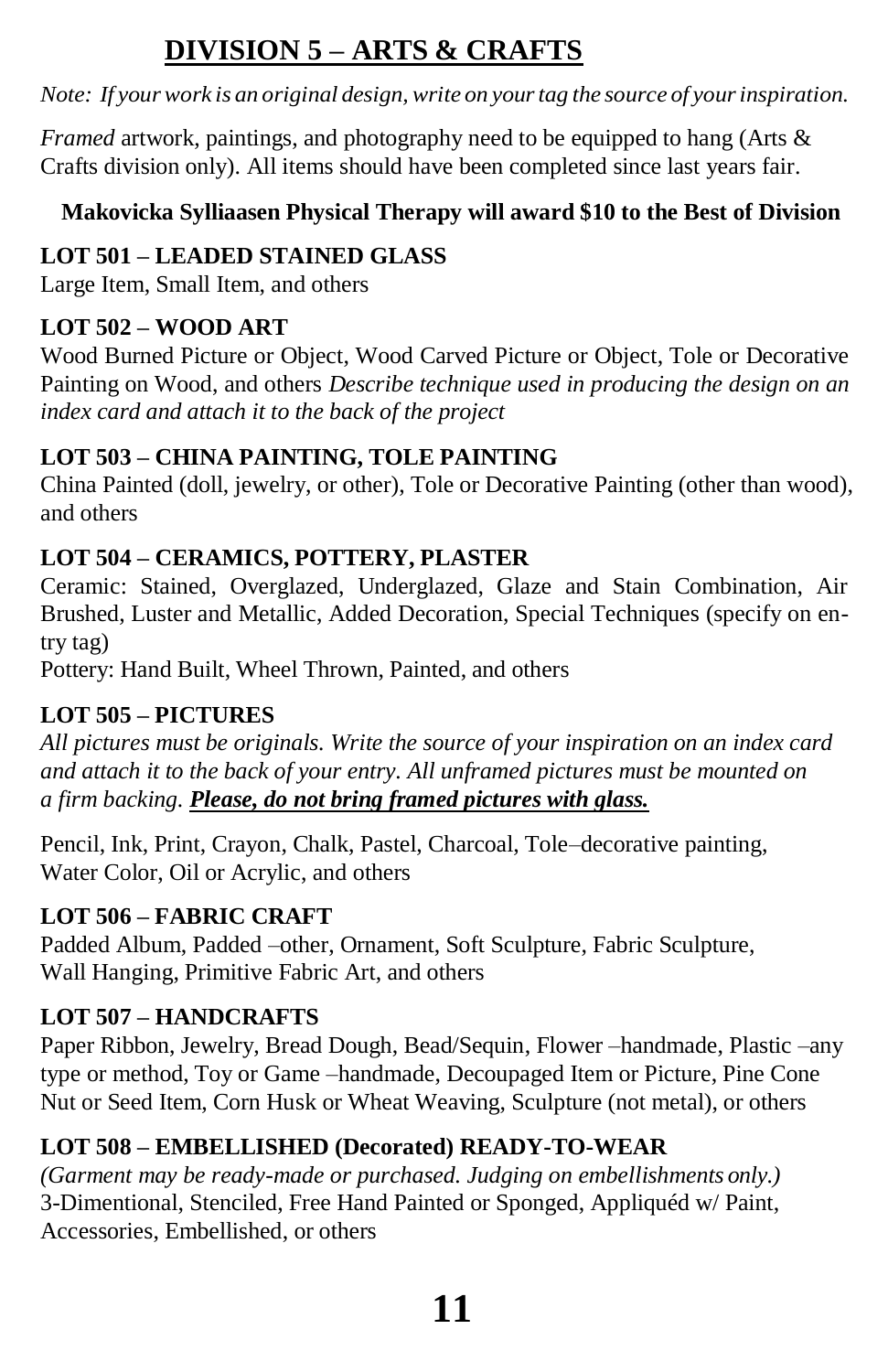## **LOT 509 – CRAFTS**

Wreath, Wall Decoration, Decorative Fan or Broom, Ornament, Table Top Decor, Item w/ Potpourri or Dried Flowers, Door Décor, Floor or Hearth Deco- ration, and others

#### **LOT 510 – HOLIDAY CRAFTS**

Wreaths, wall décor, centerpieces, etc. made for a specific holiday

#### **LOT 511 – BASKETS**

Reed, Handmade, Covered, Decorated (purchased or handmade) Wall Decoration, and others

## **LOT 512 – RECYCLED & REUSED**

New Item made from Old Item, Item to use in the Sorting & Recycling Efforts around the House, or other. *Attach a card explaining your project*

#### **LOT 513 – MINIATURES & MODELS**

Miniatures for dollhouse, model type miniature, and others

## **LOT 514 – SCRAPBOOKING**

Special Occasion, Holiday, Family, etc

## **LOT 515 – LEATHER, LAPIDARY or METAL WORK**

Tooled, polished, jewelry, tin punch, etc

## **LOT 516 – FAIRY GARDEN**

A decorated garden in a container

## **LOT 517 – YARD ART**

Wooden, Metal, Decorated container/ Plant, Clay/Concrete/Ceramic, or others

## **LOT 518 – PLASTIC CANVAS**

Wall Hanging, Ornament, Toy, Placemat, and others

## **LOT 519 – LATCH HOOK**

Rug, Pillow, Picture, and others

## **LOT 520 – NEEDLEPUNCH**

Rug, Pillow, Picture, Garment, and others

## **LOT 521 – WOVEN OR BRAIDED**

Wall Hanging, Place Mats (4), Purse or Tote Bag, Rug, and others

#### **LOT 522 - HERITAGE**

An item that was handcrafted or collected and passed down in your family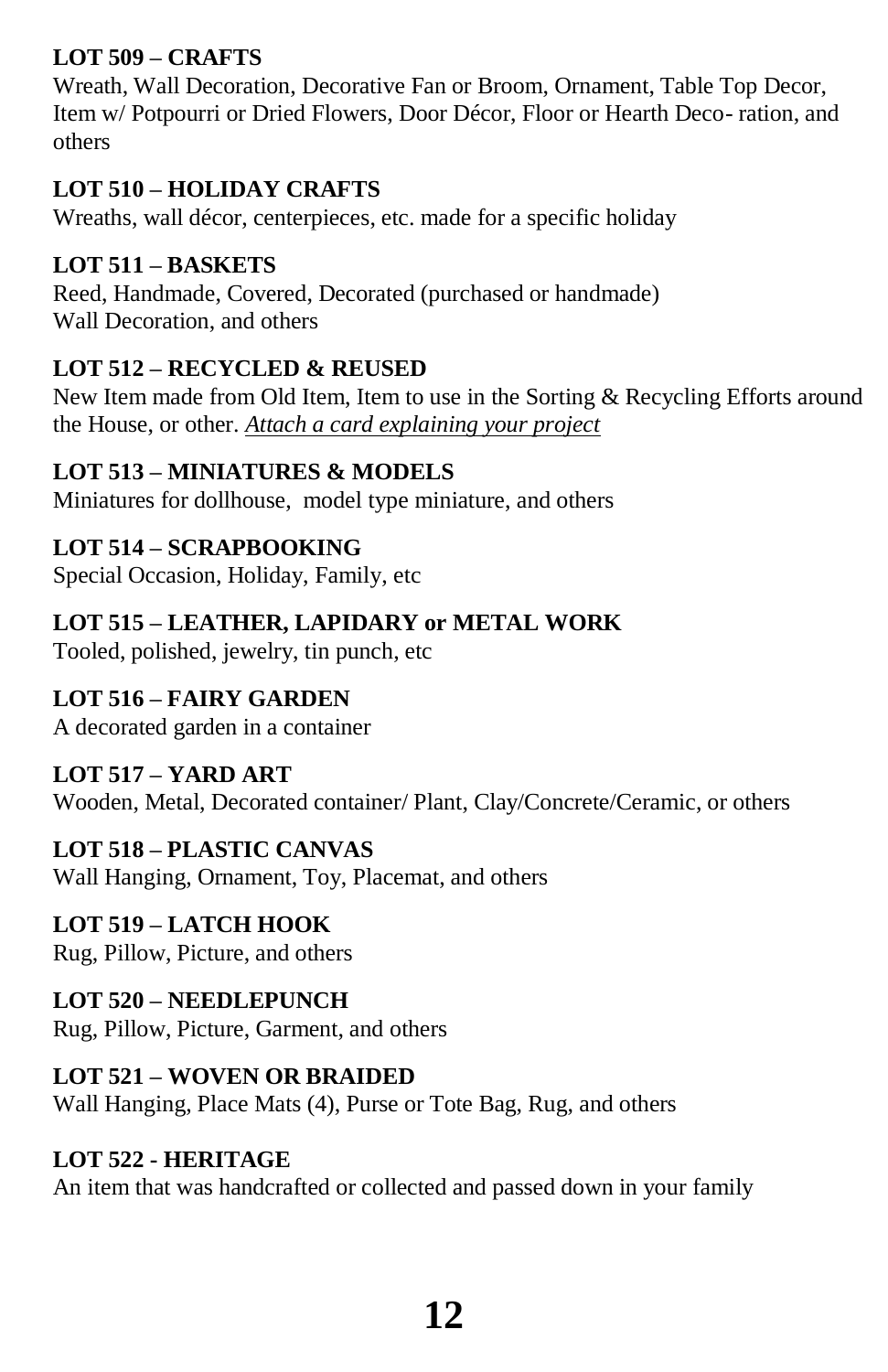# **DIVISION 6 - PHOTOGRAPHY**

#### **LIMIT OF 15 ENTRIES PER EXHIBITOR IN THIS DIVISION**

Youth prints shall be between  $4 \times 6$  and  $8 \times 10$  inches and be entered in Lots 600 & 601. Youth entries must have the youth's age written on the entry tag. Adult Prints shall be  $5 \times 7$ ,  $8 \times 10$ , or  $11 \times 14$  inches.

**Photos may be taken with any type of film or digital camera. All photos must have a hard backing and can be matted. Please no frames or glass. They must have name, town, lot #, age if needed, and title of photo listed on the entry tag. Write the approximate date the photo was taken on the back of the tag. Tags must have 2 copies and be attached to the back of the photo, so it can be seen from the front side, before entering in Open Class.**

**Gene & Judy Hull will award \$10 to the Best of Division** 

**The family of Rod Urban will award \$10 to the best Agricultural Photo entry in Photography, Lot 608**

## **LOT 600 – YOUTH PHOTOGRAPHY - AGE THROUGH 10 YEARS**

Open subject matter – Photo must have been taken by the entrant age 10 and under *Write the age of the youth on the entry tag*

## **LOT 601 – YOUTH PHOTOGRAPHY - AGES 11 – 18**

Open subject matter – Photo must have been taken by the entrant age 11 through 18. *Write the age of the youth on the entry tag. Youth may also enter in the lots below if desired.*

**LOT 602 – PEOPLE** Posed, candid or action

**LOT 603 – STRUCTURAL** Buildings, etc

**LOT 604 – SCENIC**

**LOT 605 – ANIMALS**

**LOT 606 – FLOWERS or Plants, Trees, Crops**

**LOT 607 – HUMAN INTEREST** your interpretation of a human interest photograph

## **LOT 608 – AGRICULTURE, FARM LIFE or FARM PRODUCTS**

Photo depiction promoting or exemplifying agriculture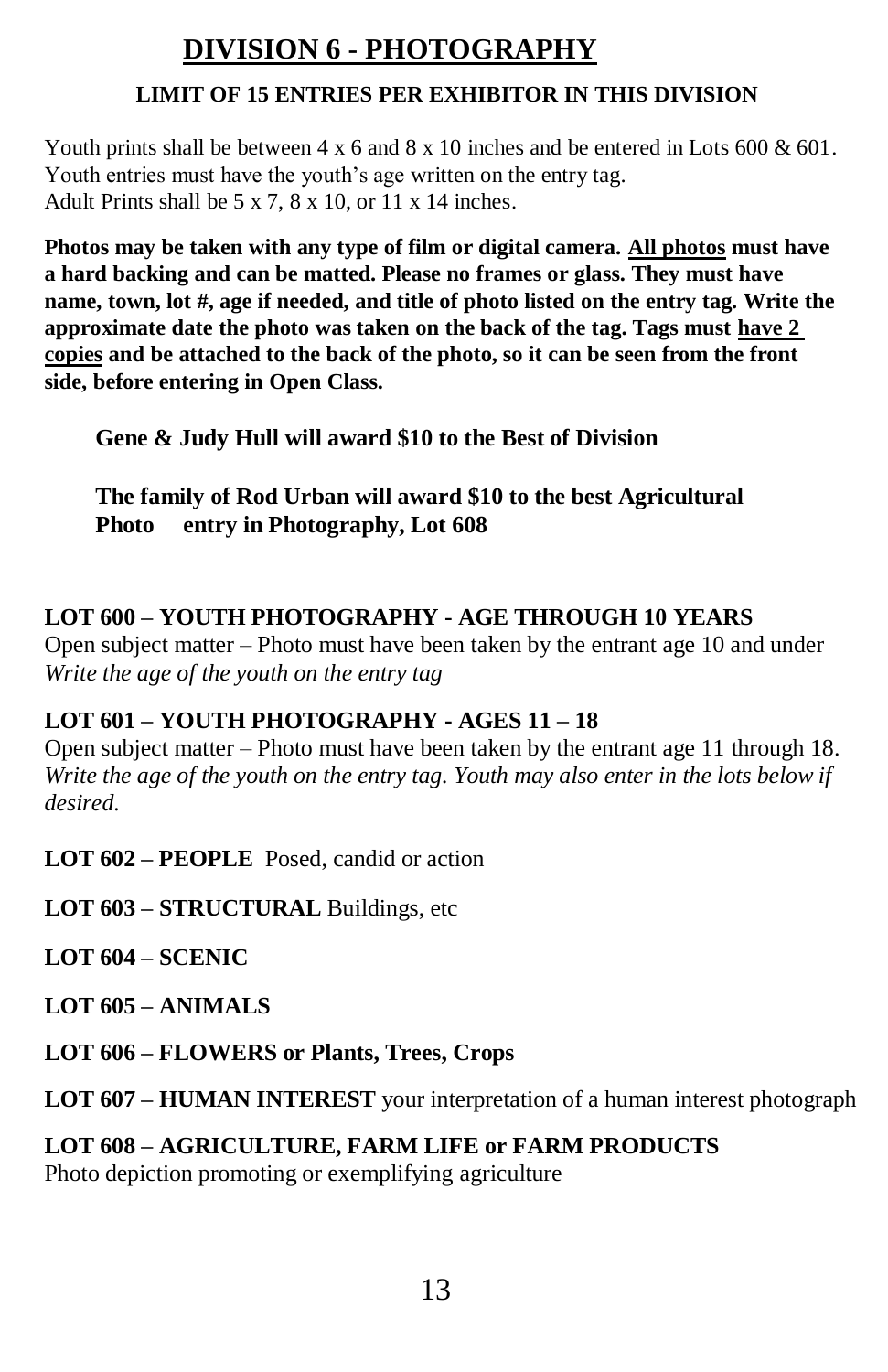# **DIVISION 7 - YOUTH BEGINNERS (age 7 and under)**

#### **Note: Please write the age of the child on the entry tag.**

There will be no Best of Lot or Best of Division winners in Youth Beginners. Entrants receive a participation ribbon and a \$1 premium.

#### **LOT 701 – BEGINNER PICTURES – Limit of 5 pictures per exhibitor**

Oil or Acrylic-not by number, Chalk, Charcoal, Pencil, Water Color or Magic Marker, Ink, Crayon – (no coloring book), or Collection of 5 Snapshots (mounted). *Please, no computer generated pictures*.

#### **LOT 702 – BEGINNER HANDCRAFT**

Creative Paper Item, Toy, String Art, Wood Stick Crafts, Wall Decoration, Beads, Jewelry, Table Decoration, Scrapbooking Page or other. *(Enter Lego type projects in lot 711)*

#### **LOT 703 – BEGINNER WOODWORKING & WELDING**

Carved, Machined, Kit, or other.

## **LOT 704 – BEGINNER FLOWER ARRANGEMENT**

Fresh Arrangement, Wildflower Arrangement, Dried Arrangement. *(All Arrangements must contain fresh or dried materials NO ARTIFICIAL. In order to keep arrangement fresh, flowers may be replaced during the fair.)*

#### **LOT 705 – BEGINNER NEEDLEWORK & SEWING**

Plastic Canvas, Embroidery, Latch Hook, Knitting, Crochet, Appliqué, Needlepunch, Counted Cross Stitch, Garment, Home Accessory, Doll Clothes, or other.

#### **LOT 706 – BEGINNER CERAMICS & POTTERY**

Painted Plaster, Painted Ceramic, Glazed Ceramic, or other

#### **LOT 707 – BEGINNER FABRIC CRAFT**

Home Accessory, Painting w/ Stencils, Fabric Painting (No Kits or Stencils), Tie Die, Fabric Toy, or other.

#### **LOT 708 – BEGINNER FOOD**

Drop Cookies (3), Bar Cookies or Brownies (3), Muffins (3), Quick Bread (1/2 loaf), Decorated Cookies/Cupcakes (3), Healthy Snack (w/ recipe) –*1 cup loose snack in bag* **Note on entry tag homemade or made with a commercial mix**

#### **LOT 709 – BEGINNER LEGOS & MODELS**

Transportation, Legos or other *Please place exhibit in a box flat to protect it*

## **LOT 710 – BEGINNER BEST DRESSED VEGETABLE**

Create and/or dress your own character using plant material

## **LOT 711 – BEGINNER ROCK or GARDEN CRAFT**

Painted rocks, garden stones, etc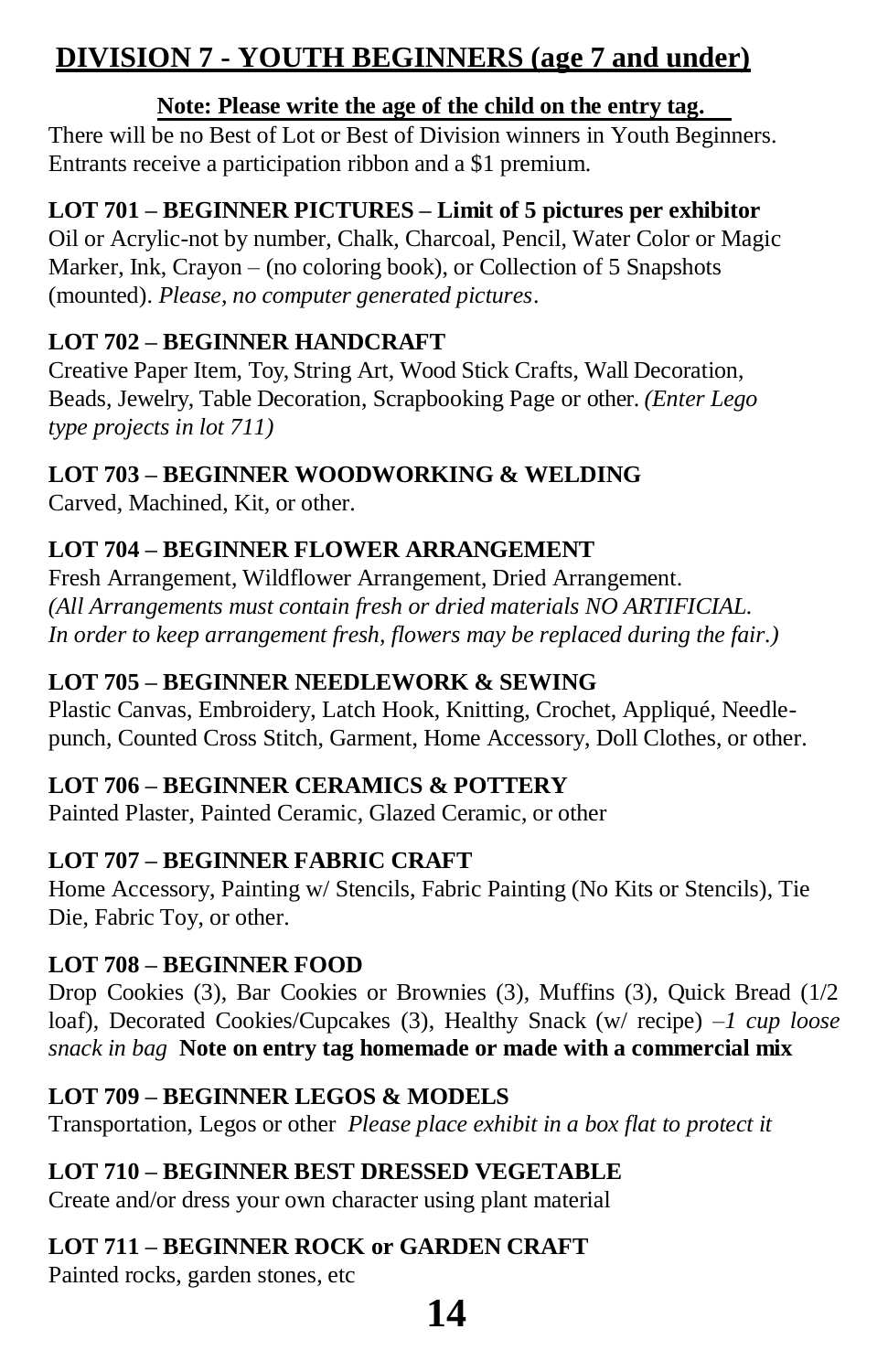# **DIVISION 8 – YOUTH JUNIORS (ages 8 to 18)**

#### **Note: Please write the AGE of the child on the entry tag.**

#### **Makovicka Sylliaasen Physical Therapy will award \$10 to the Best of Division Pizza Hut in Wahoo will award a pizza coupon to the Best of Lots in this Division**

#### **LOT 801 - JUNIOR PICTURES – Limit of 5 pictures per Exhibitor**

Oil or Acrylic –not by number, Chalk, Charcoal, or Pencil, Water Color or Magic Marker, Painting or Stenciling on Wood, Ink, Sand Pictures or Crayon *–(no coloring book pictures or computer generated pictures please.)*

#### **LOT 802 -JUNIOR HANDCRAFT (No Legos or K'Nex in this lot #)**

Creative Paper Item, String Art, Toy, Sand Items, Sun Catcher, Weaving, Leather Craft, Wood Stick Crafts, Wall Decoration, Jewelry**,** Table Decorations etc

#### **LOT 803 - JUNIOR WOODWORKING & WELDING**

Carved, Machined, Kit, or other. State if a kit or own work.

#### **LOT 804 – JUNIOR FLOWER ARRANGEMENT**

Fresh Cut Arrangement, Wildflower Arrangement, Dried Arrangement. *(All Arrangements must contain fresh or dried materials NO ARTIFICIAL.)*

#### **LOT 805 – JUNIOR NEEDLEWORK & SEWING**

Plastic Canvas, Embroidery, Knitting, Crochet, Appliqué, Counted Cross Stitch, Garment, Home Accessory, Sewn Item, etc

#### **LOT 806 – JUNIOR CERAMICS & POTTERY**

Painted Plaster, Painted Ceramic, Glazed Ceramic, or other

#### **LOT 807 – JUNIOR FABRIC CRAFT**

Home Accessory, Painting w/ Stencils, Fabric Painting (No Kits or Stencils), Tie Die, Fabric Toy, or other.

#### **LOT 808 – JUNIOR FOOD – Put name of recipe on entry tag, enclose in quart zip**

**type bags.** Drop Cookies (3), Bar Cookies or Brownies (3), Muffins (3), Quick Bread (1/2 loaf), Decorated Cookies/Cupcakes (3), Candy (3), Healthy Snack (w/ recipe) –*1 cup loose snack in bag.* **Include the recipe with your entry, secured to the bottom of the plate.**

#### **LOT 809 – JUNIOR LEGOS & MODELS**

Transportation, Legos or other *Please place exhibit in a box flat to protect it*

#### **LOT 810 – JUNIOR BEST DRESSED VEGETABLE**

Create your own character using plant material.

#### **LOT 811 – JUNIOR ROCK or GARDEN CRAFT** Painted rocks, garden stones etc

**LOT 812 – JUNIOR PHOTO COLLECTION -** group of snapshots mounted \*Participants may enter all other youth photography in the Photography area, Division 6, Lot 601.